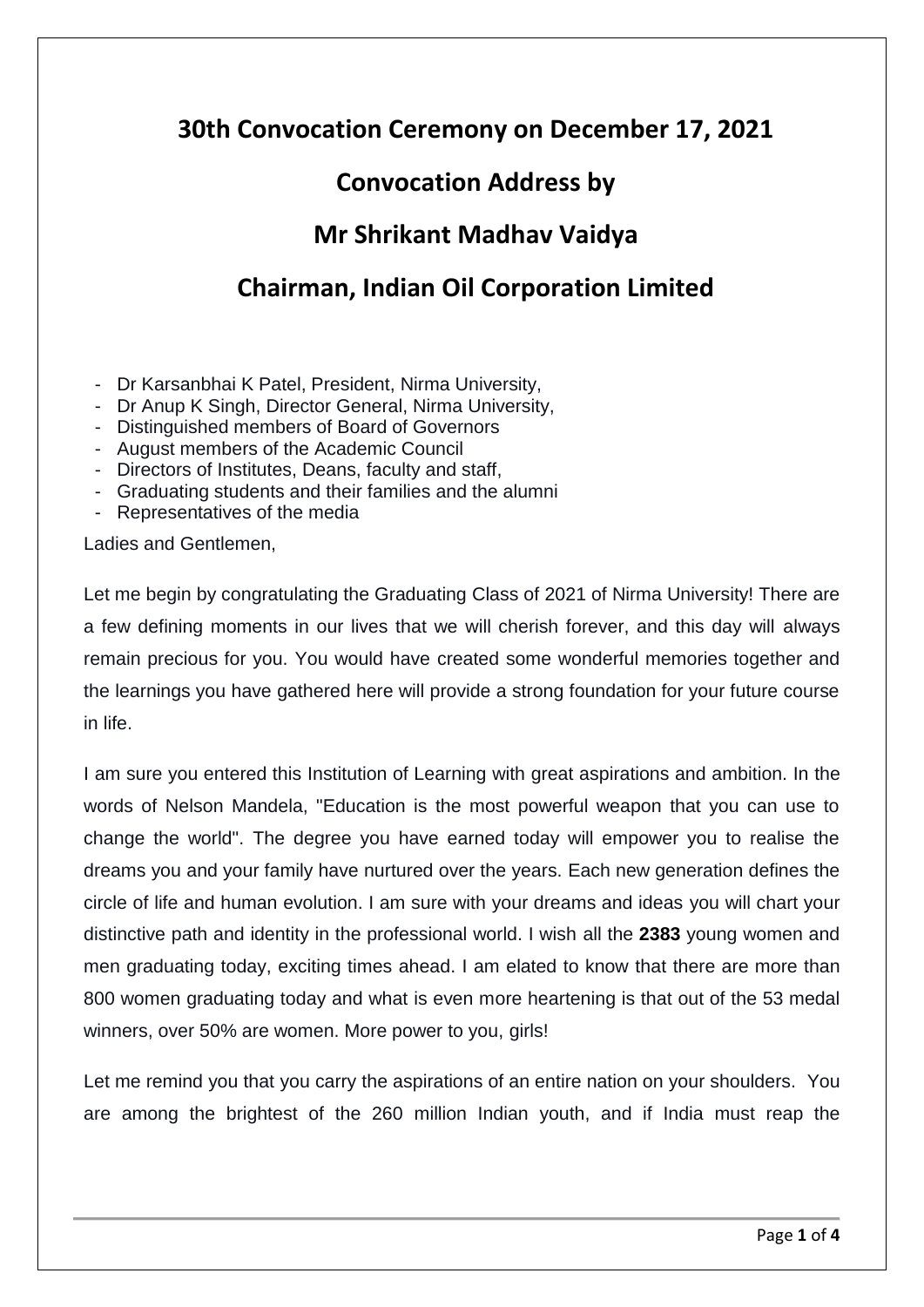demographic dividend, you must lead the way. The *Youth in India* report states that the median age of the Indian population is around 28 years in 2021 and will become 31 years by 2031. So, our country has ten years to leverage the prowess of a young and vibrant population. Each one of you, as a graduate from one of the premier academic institutions in the country, will have the responsibility to craft the agenda of a new, ascendent India.

As someone who has spent over three and half decades navigating the Corporate world, let me share my thoughts on a few important things that will act as a guiding light to your thoughts and actions in the future. Preparing for tomorrow begins with aligning with a vision and a set of values that will help you navigate through the path ahead.

Talking of values, I find a natural synergy between Nirma and IndianOil in terms of Indianness, customer focus and social commitments. As one of the largest detergent manufacturers in India, Nirma is a significant consumer of Linear Alkyl Benzene and one of IndianOil's most valued customers. But the synergy that I mentioned extends well beyond that transactional relationship. Both the companies are not confined to balance sheet numbers but are built on enduring values that make them frontline social organisations in the country.

Creating a business is like building a community of stakeholders. If you want the community to act as a group, you need a set of shared ethos that drives your purpose. As future leaders, this is one core truth that you must internalise. When I talk of enduring values and role models, Dr Karsanbhai Patel and the brand Nirma, he has nurtured, are outstanding examples worth emulating.

Today, management books and journals are replete with articles and reports on how the social focus is essential to create a sustainable business model. Whenever I think of social enterprise and entrepreneurship, Nirma is one of the top-most brands that come to my mind. You must have noticed that if you google 'Nirma', the Nirma University is the first search result that appears. The business face appears below the seat of learning and this is truly remarkable. Dr Karsanbhai blended his philanthropic focus with business acumen to create an inspirational example that will forever shine bright on the Indian business landscape.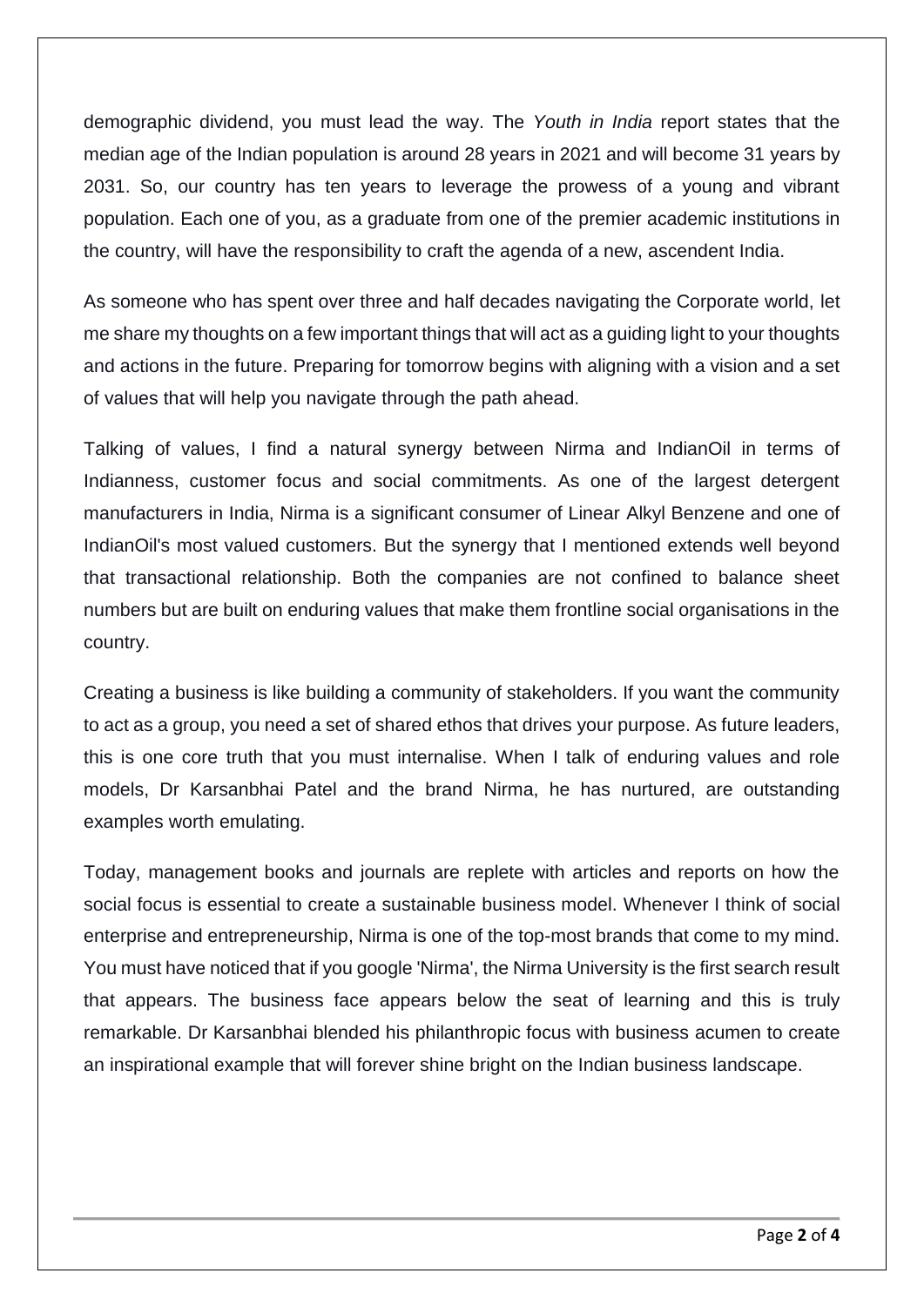Earlier, I also mentioned how the spirit of Indianness drives both Nirma and IndianOil. Till Nirma changed the dynamics, detergents were for the wealthy and privileged, and multinationals served that small premium market with high-cost washing powders. Karsanbhai created a mass offering and a successful homegrown brand, that transformed the consumer market in the country.

Similarly, IndianOil was born out of the vision of the founding fathers of independent India for ensuring the nation's energy security. IndianOil has grown from being just a petroleum company to an integrated energy major. For us, being the Energy of India is not just a motto; it is a lasting reminder of the trust reposed by the country and our responsibility towards our billion-plus customers for enriching their lives.

I want to underline that today, most business organisations are successful because their purpose extends far beyond profits and Return on Investment. To lead such organisations, you must arm yourselves with a set of values that define you as an individual brand. Importantly, preparing for tomorrow begins with the process of embracing a vision that inspires you. Let me tell you that even for an organisation, the values and vision play a defining role in shaping its journey path.

These days, companies are invested in hiring candidates aligned with organisational values. As you move ahead in your professional life, there will be occasions that will test the values and ethics of the organisation and the leader. Having a set of principles will serve as your moral compass as you navigate through the Corporate ecosystem. I can assure you that your success and work-life happiness will hinge on how well you can reconcile your personal values and dreams with that of the organisation.

Values can set a company apart from the competition by clarifying its identity and serving as a rallying point for employees. *Core values* are the deeply ingrained principles that guide a company's actions; they serve as its cultural cornerstones. Your personal values and ethics should be sacrosanct and non-negotiable, either for convenience or short-term economic gain. As Core values are the source of a company's distinctiveness, your values also reflect the equity of your personal brand and must be maintained at all costs.